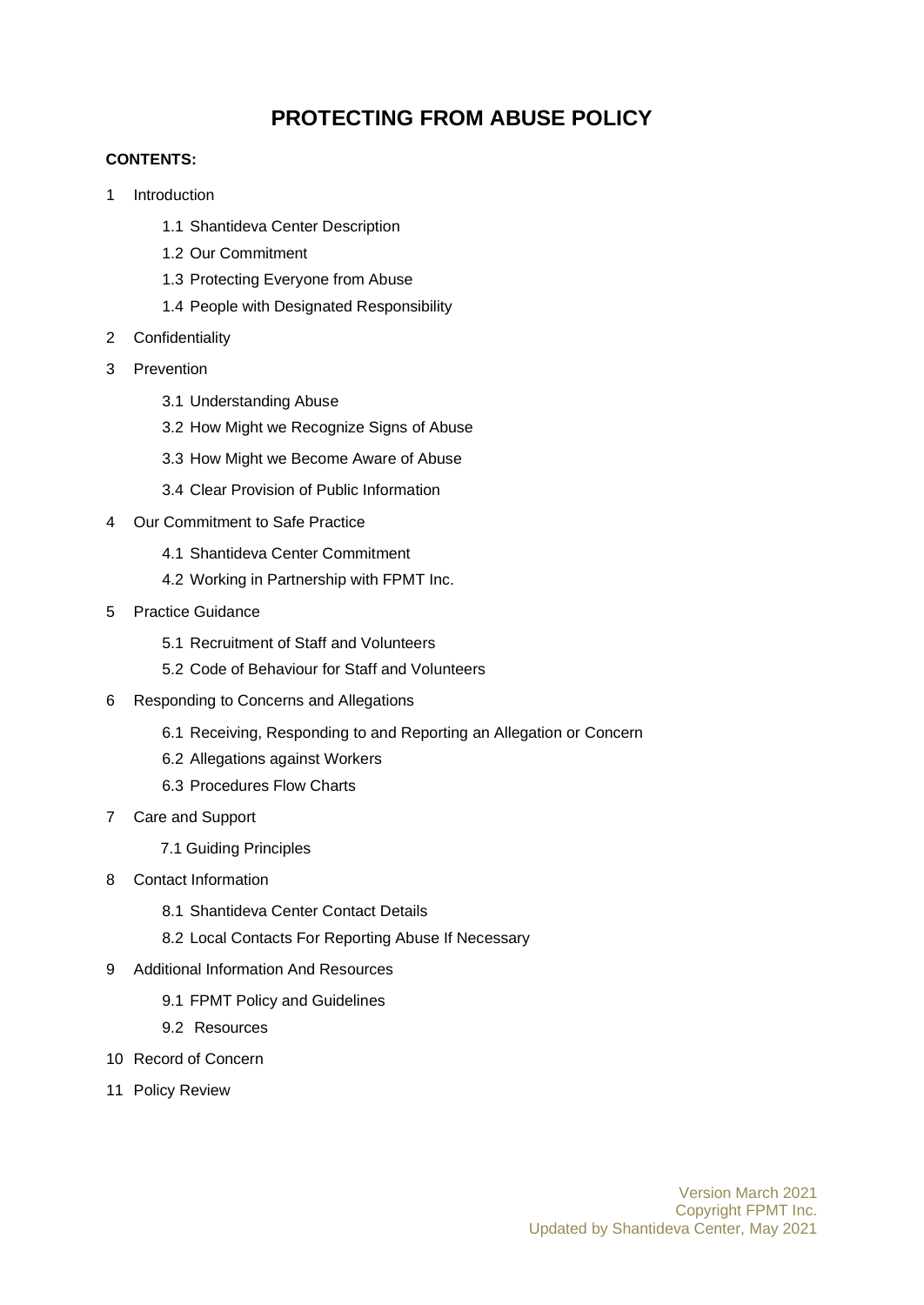## **1. INTRODUCTION**

## **1.1 SHANTIDEVA CENTER DESCRIPTION**

Shantideva Center is an FPMT center. We strive to fulfil the FPMT mission statement, with a particular focus on serving all sentient beings by sharing the Buddhadharma in the New York community and beyond. All in positions of authority and leadership in this center have signed an acknowledgement to abide by the FPMT Ethical Policy.

## **1.2. OUR COMMITMENT TO PROTECTING FROM ABUSE**

Shantideva Center is committed to protecting people attending the center from harm and abuse. We will also ensure that all staff and volunteers work together, in line with this Protecting from Abuse policy, and act promptly when dealing with allegations or suspicions of abuse or inappropriate behavior.

We acknowledge that children, young people and adults can be the victims of physical, sexual and psychological abuse, and neglect. We accept the UN Universal Declaration of Human Rights and the International Covenant of Human Rights, which states that everyone is entitled to "all the rights and freedoms set forth therein, without distinction of any kind, such as race, colour, sex, language, religion, political or other opinion, national or social origin, property, birth or other status". We also concur with the Convention on the Rights of the Child, which states that children should be able to develop their full potential, free from hunger and want, neglect and abuse.

## **1.3 PROTECTING EVERYONE FROM ABUSE**

Everyone associated with Shantideva Center has a right to be protected from all forms of physical or mental violence, injury or abuse, neglect or negligent treatment or exploitation, including sexual abuse.

We sometimes use the term 'safeguarding' to describe everything we do to keep people safe, protect them from abuse, and act appropriately if anyone has been abused.

## **Protecting from Abuse is Everybody's Responsibility**

We will work together to prevent and minimize the risk of harm or abuse. If we have concerns that someone is at risk of being abused our first duty is to the individual concerned.

## **Doing Nothing Is Not An Option**

If we know or suspect that someone is at risk, we will respond and ensure our concerns are properly recorded. We will respond according to this policy and other Shantideva Center procedures.

## **1.4 PEOPLE DESIGNATED FOR PROTECTING FROM ABUSE**

Each such individual is known as a Designated Protection Person:

- a) Board member with oversight of Protecting from Abuse, who will support the Designated Protection Person and oversee the development of Protecting from Abuse policy and practice.
- b) Chair of the Board.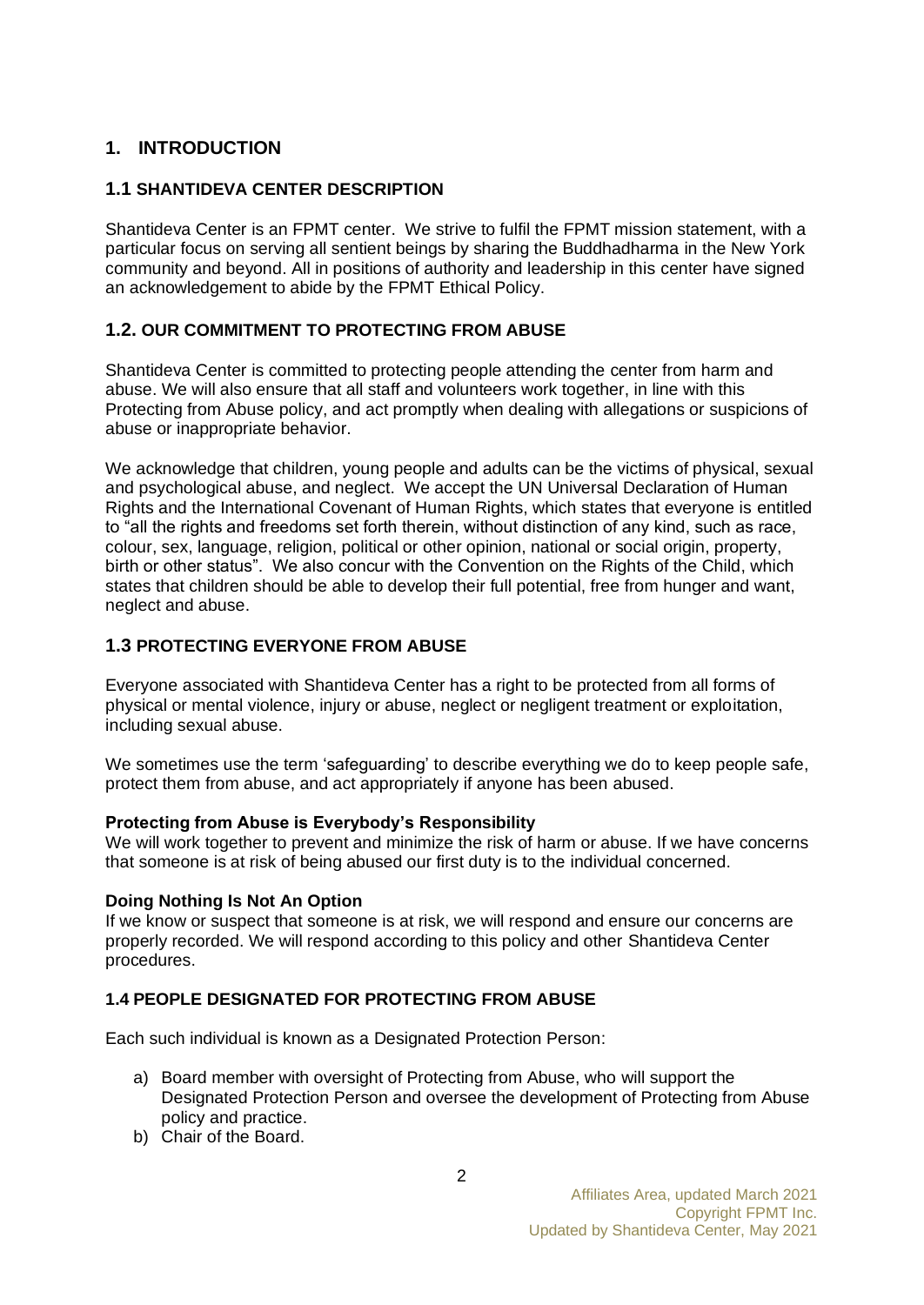## **IF YOU HAVE ANY CONCERNS –TELL THE DESIGNATED PROTECTION PERSONS.**

# **2. CONFIDENTIALITY**

## **Shantideva Center is committed to respecting the right to confidentiality of everyone at the center.**

However sometimes it is necessary to share information to ensure a person's wellbeing. For example, there may be a statutory requirement; or sometimes practical information needs to be shared with the staff and volunteer team. Occasionally, sensitive information may be shared in this way. Such sharing will only include those who need to know and the information necessary to ensure that the person is protected from harm and abuse and that proper processes are followed if they have been harmed.

Under Shantideva Center's Confidentiality Policy, staff, volunteers, and teachers who are informed that a person may have been abused or be at risk of abuse, or are made aware of circumstances in which someone is at risk, may need to share sensitive information in order to take practical steps to protect the person at risk. These circumstances include:

- If the participant is under 18 and they disclose information that may indicate risk to themselves or other children or young people;
- If an adult discloses past child abuse and it is known that children or young people are currently at risk from the abuser;
- If a staff member, teacher, or volunteer believes that a participant could cause danger to themselves or to others;
- If the participant gives information that indicates that a crime has been committed;
- If the participant gives information that indicates a possible terrorist threat.

Also, refer to 4.2, Working in Partnership with the FPMT Organization.

In any of these cases, the person at risk will be informed that the disclosure they are making may not be kept confidential. If a decision has to be taken to break confidentiality, it will be done only after consultation with a Designated Protection Person and the Director. Any disclosure will be shared internally or with external agencies as required while respecting the person's privacy as much as possible.

## **3. PREVENTION**

## **3.1 UNDERSTANDING ABUSE**

Abuse is a violation of an individual's human and civil rights by any other person or group of people.

Abuse may be single or repeated episodes. It is not only harming somebody; it also includes neglect of their basic needs or failure to protect them from harm.

## **3.2 HOW WE MIGHT RECOGNISE SIGNS OF ABUSE**

This section considers the different types and patterns of abuse. This is not intended to be an exhaustive list but an illustrative guide as to the sort of behavior which could give rise to a concern regarding abuse.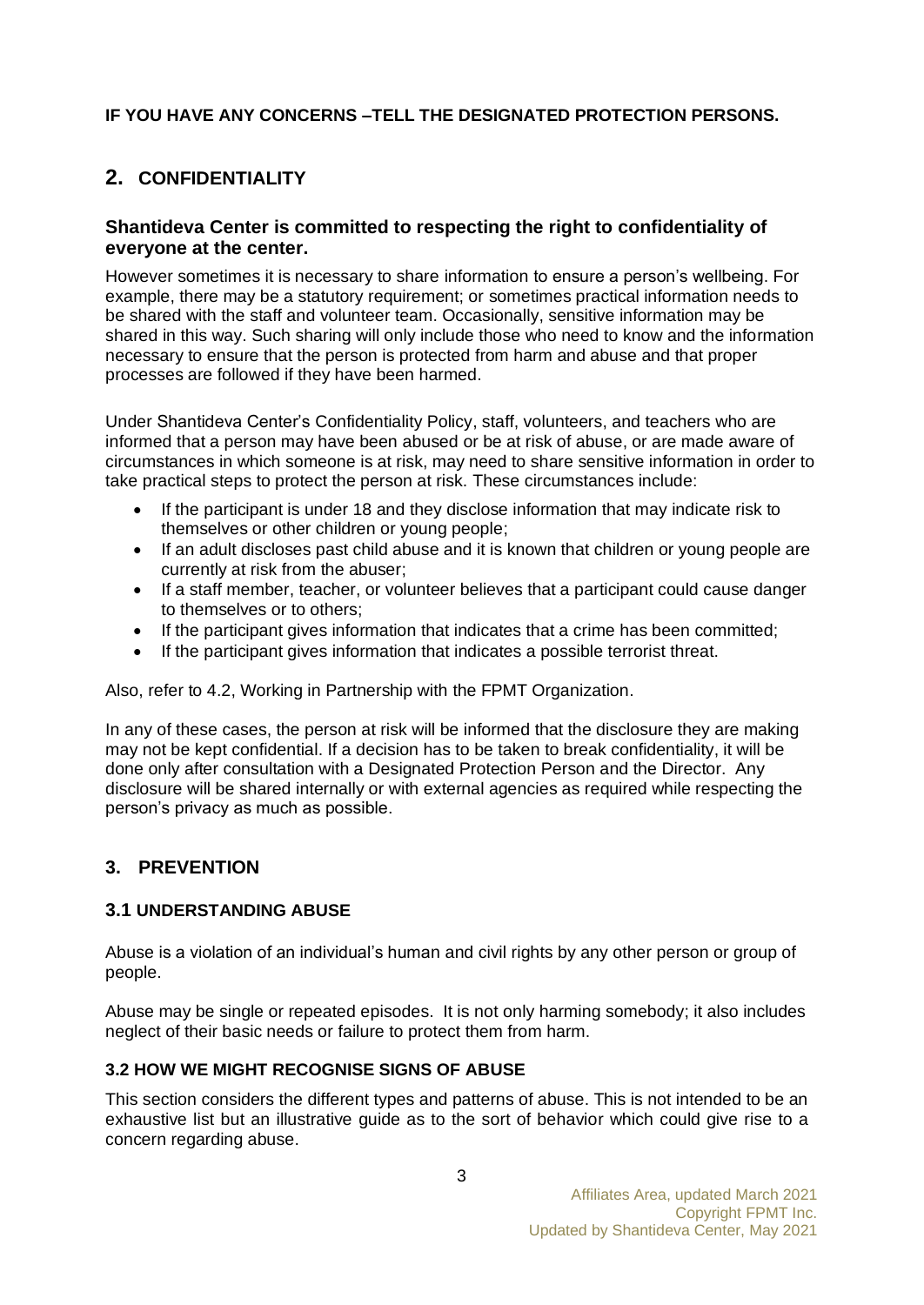- **Physical:** including hitting, slapping, pushing, restraining or inappropriate uninvited touching. Intimate partner violence. Self-harm.
- **Psychological and emotional:** including harassment, blaming, humiliation, threats of harm or abandonment, intimidation, verbal abuse and coercion.
- **Financial:** including the illegal or unauthorized use of a person's property, money or other valuables, pressure in connection with wills, property or inheritance. Modern slavery, and human trafficking.
- **Sexual:** such as forcing a person to take part in any sexual activity without his or her informed consent.
- **Discriminatory:** including racist or sexist remarks or comments based on a person's age, race, sex, national origin, disability, pregnancy, marital status, sexual orientation, medical condition or illness; and other forms of harassment, slurs or similar treatment. This also includes stopping someone from being involved in other cultural activity, services or support networks.
- **Institutional**: the collective failure of an organization to provide an appropriate and professional service, especially to vulnerable people. This includes a failure to ensure the necessary safeguards are in place to protect people and maintain good standards of care in accordance with individual needs, including training of staff, supervision and management, record keeping and liaising with other providers.
- **Misuse of spiritual authority or power**. This can take the form of all of the abuses listed above. Furthermore, all forms of abuse have the potential to cause damage to the individual's emergent spirituality. Holding a spiritual position or role involves differing power relationships and imbalances and these need to be recognised to respect the autonomy or rights of the individual.

Some abuse is *spiritual* abuse because of the context in which it occurs, or where it invokes status as a teacher or someone of higher spiritual authority, or uses religious teachings to coerce or manipulate people into performing behaviors which meet the needs of the abuser rather than those of the individual concerned. In some cases, it may be well intentioned rather than malicious, but nevertheless is harmful, as it overrides the respect of an autonomous individual's right to make informed choices regarding their own lives and spiritual practices, for example due to fear, shame, humiliation etc.

## **3.3 HOW MIGHT WE BECOME AWARE OF ABUSE**

Concerns about or evidence of abuse can come to us through:

- 1. A direct disclosure by the person concerned.
- 2. A complaint or expression of concern by a staff member, a volunteer, another center user, a carer or caregiver, a member of the public, or relative.
- 3. An observation of the behavior of the person at risk.

## **3.4 CLEAR PROVISION OF PUBLIC INFORMATION**

It is essential that staff, volunteers, and members of the public know who to contact if there are any concerns about abuse at Shantideva Center. How to access relevant information, including the relevant policies and reporting procedures, together with who to contact must be available on a suitably-placed notice board on the premises, and on the website.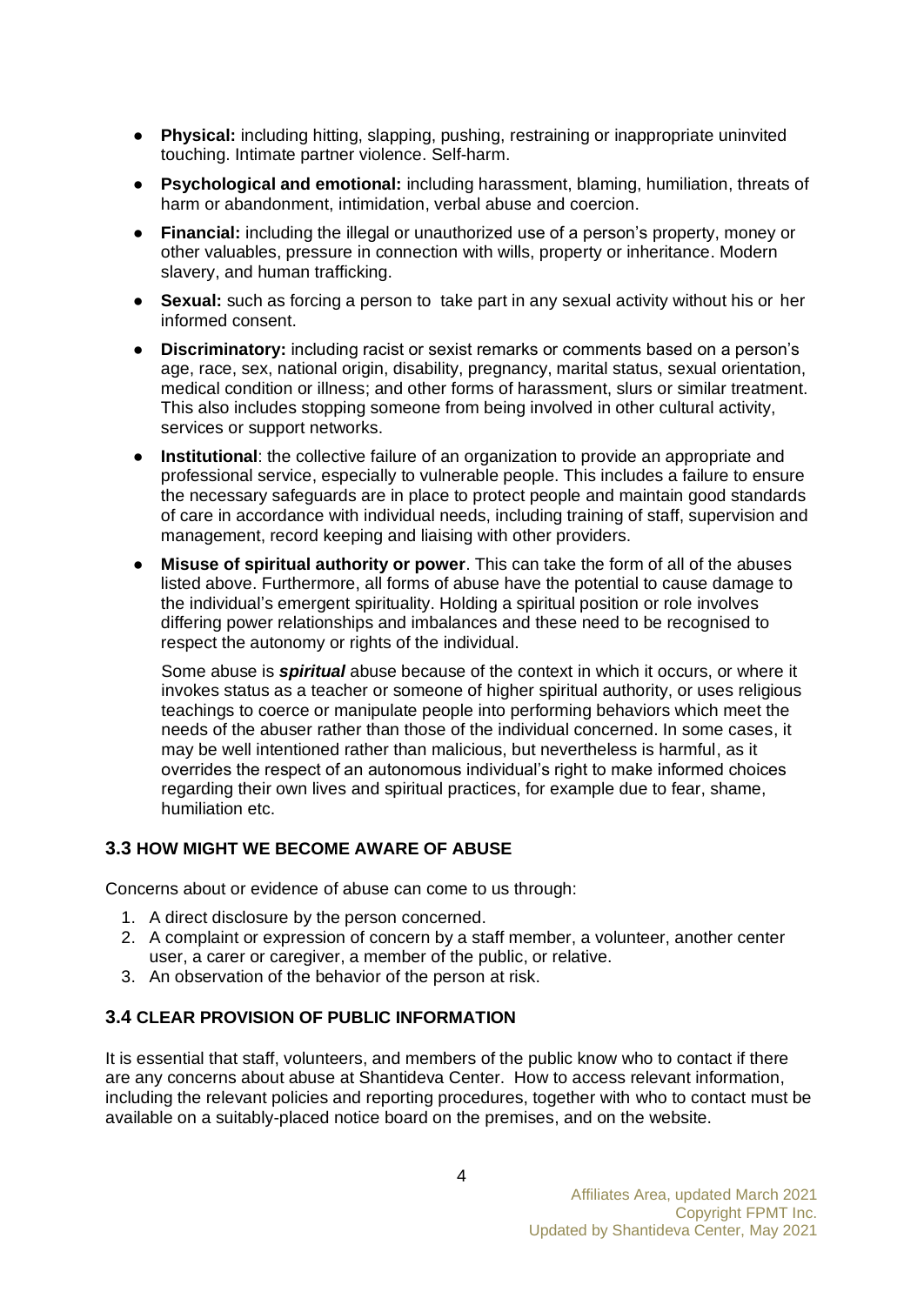## **4. OUR COMMITTMENT TO SAFE PRACTICE**

## *4.1* **SHANTIDEVA CENTER IS COMMITTED TO:**

- Identifying abuse.
- Responding effectively to concerns and formal complaints.
- Creating a safe space for everyone at Shantideva Center.
- Regularly monitoring and evaluating the effectiveness of our policies, procedures and practices for protecting people.
- Ensuring that our policies, procedures and practices stay up to date with good practice and the law in relation to protecting from harm and abuse.

The center will use various channels for informing everyone about who are the Designated Protection Persons and how to contact them, along with how to access this policy.

Staff, volunteers and facility users are entitled to respect, and protection from harm and abuse. We aim to give everyone a positive and rewarding experience.

We recognize that Dharma practice can be a powerful experience that brings underlying issues to the surface. In the event that participation in a course brings underlying issues to the surface, or reveals some form of mental or emotional disability, the teacher or Designated Protection Persons may recommend that the course participant seek suitable professional support. We aim to respond empathically in such circumstances.

It is important for staff and students to appreciate the limits of teachers' and volunteers' role, time, and skills. On some occasions we will suggest that suitable professional support is required.

#### **Statutory and legal responsibilities:**

There may be serious incidents, involving children under 18 or 'adults at risk of harm'. In these cases, there may be a statutory or legal requirement to inform the local authority and other relevant agencies to ensure protection from significant harm or abuse.

(In the UK, for example, an 'adult at risk' is defined as a person aged 18 years or over, who may be in need of community care services by reason of mental or other disability, age or illness; and who is or may be unable to take care of him or herself, or unable to protect him or herself against significant harm or exploitation.)

We recognize that everyone can be vulnerable at times, due to life events. Therefore, this policy covers not only children and adults at risk, but also everyone at Shantideva Center. However, the response to any incident may vary according to the legal and statutory guidance for different groups.

## **4.2 WORKING IN PARTNERSHIP WITH THE FPMT ORGANIZATION**

Shantideva Center is committed to working in partnership with the FPMT organization to develop good practice for preventing harm and abuse. This includes adopting FPMT Inc. policies and attending training provided by FPMT Inc. (International Office).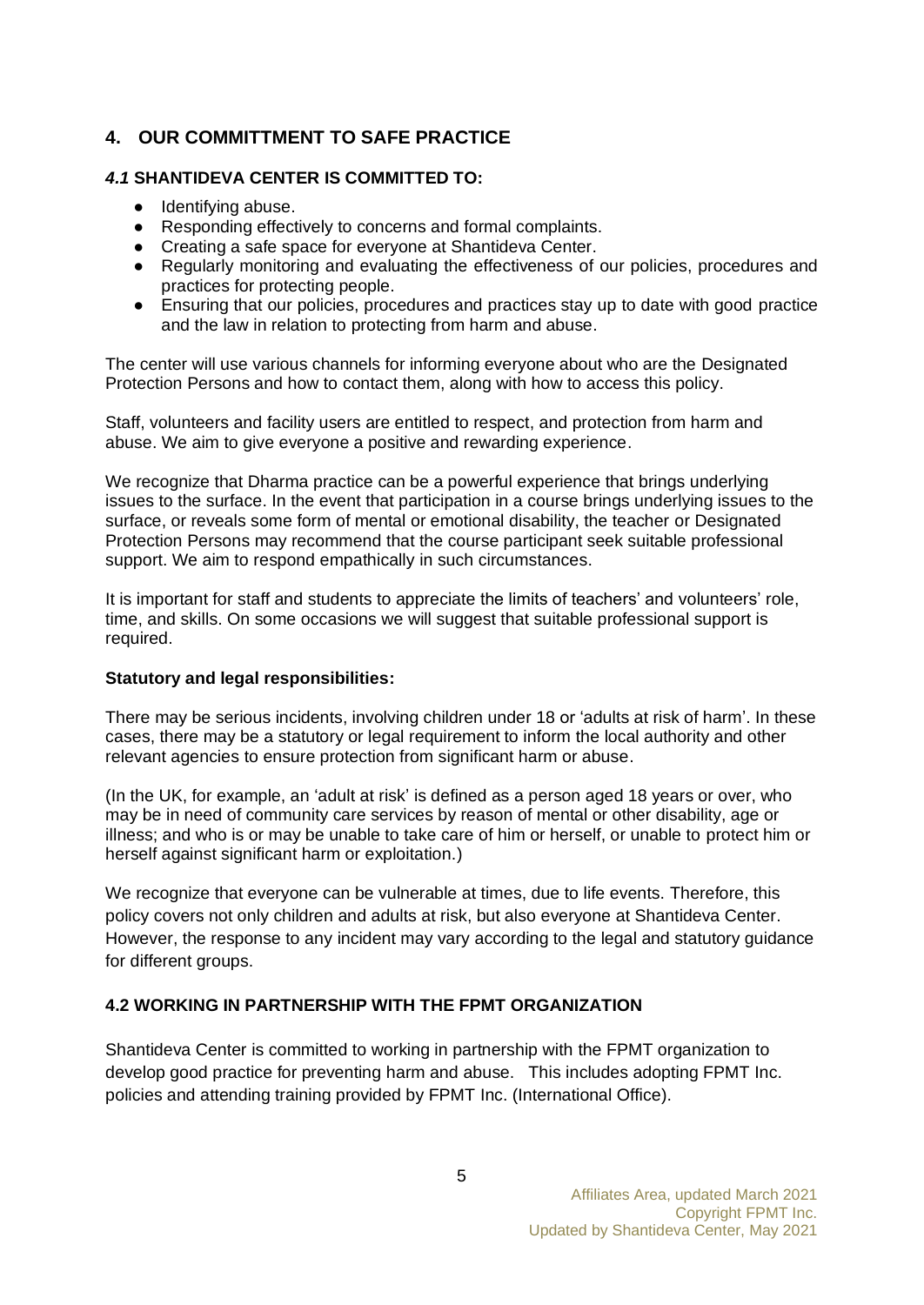Shantideva Center will discuss their local context with the Center Services director at FPMT Inc., in order to consider together where local jurisdiction and practices need to be taken into account and reflected in their policy**.** 

Shantideva Center will inform the FPMT Inc. Center Services director and their local FPMT regional and/or national coordinator of any allegations of concerns regarding abuse about a board member, director, spiritual program coordinator, and resident teacher, and action taken.

Shantideva Center will inform the FPMT Inc. Teacher Services director and their local FPMT regional and/or national coordinator of any allegations of concern regarding abuse about a registered or Tibetan teacher, and action taken.

Shantideva Center will inform the FPMT International Mahayana Institute (IMI) director of any allegations of concerns regarding abuse about a monk or nun, and action taken.

Reporting to the relevant individual within the FPMT organization will not indicate failure on the part of Shantideva Center but will rather indicate vigilance and a commitment to protecting from harm and abuse.

## **5. PRACTICE GUIDANCE**

## **5.1. RECRUITMENT OF WORKERS, TEACHERS AND VOLUNTEERS**

Workers, teachers, introductory class leaders and volunteers at the center are in a position of trust. We recognize that it is important that vetting processes are in place to ensure that no one who may pose a risk of abuse or harm is put in such a position.

## **5.2 CODE OF BEHAVIOR FOR STAFF AND VOLUNTEERS**

#### **You Must Avoid:**

- Spending time alone or making unnecessary physical contact with children or adults at risk.
- Arranging private meetings of students with teachers anywhere other than in Shantideva Center's designated meeting areas or public places. This also applies to online meetings and courses.
- ❖ Non-consensual touching in general.
- ❖ Meeting alone with children and adults at risk associated with Shantideva Center, outside of the work environment.
- ❖ Investigative questioning after an allegation or concern has been raised. Instead, listen with an open mind in a caring manner. Then record the information and report it to the Designated Protection Person, who will notify the appropriate authorities if required.

## **You Should Never (Even in Fun):**

- ❖ Initiate or engage in sexually provocative conversations or activity.
- ❖ Allow the use of inappropriate language to go unchallenged.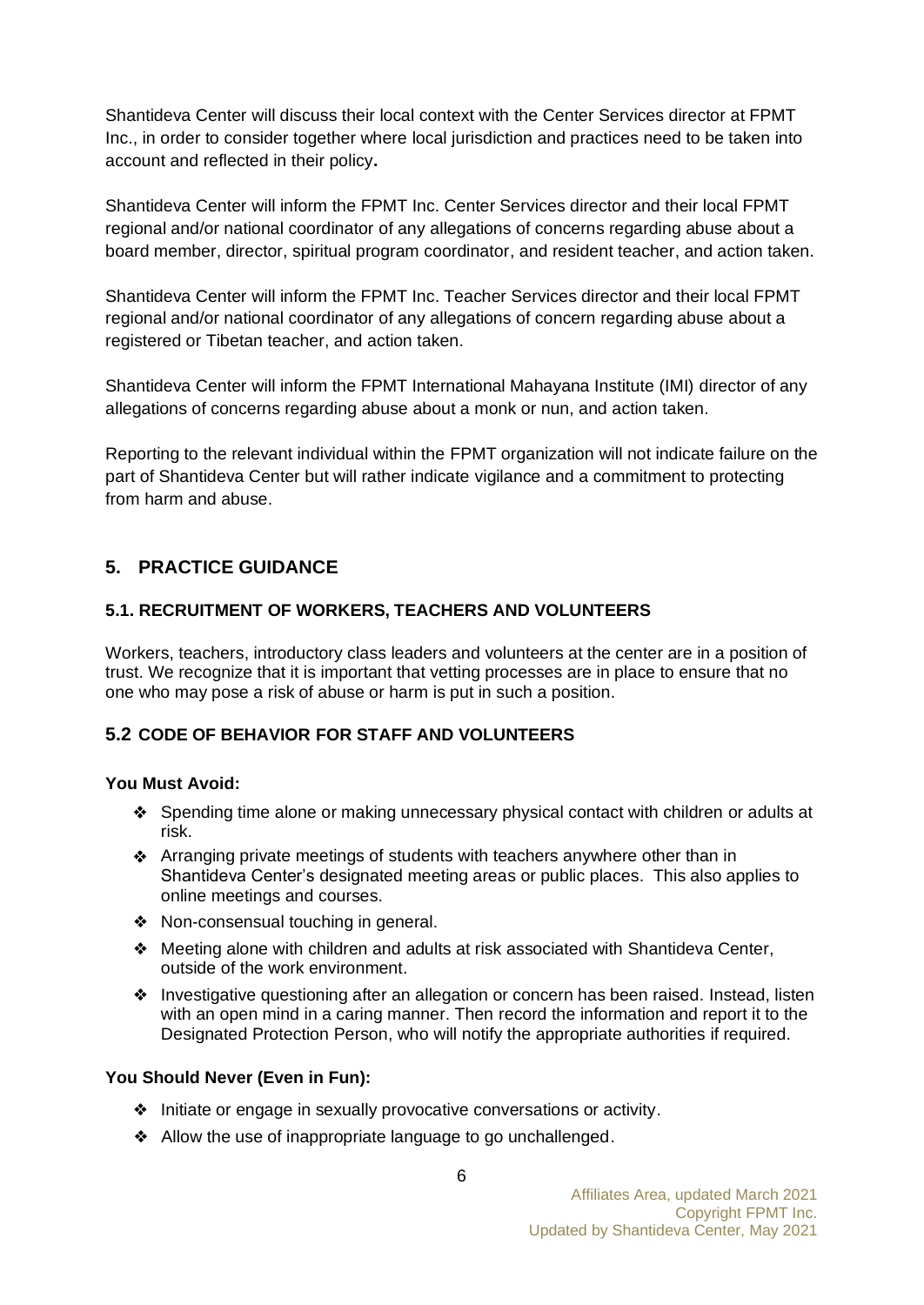- ❖ Do things of a personal nature for children or adult at risks that they can do themselves.
- ❖ Trivialise or exaggerate child or adult abuse issues.
- ❖ Allow any allegations made by a child or adults, students, staff, or volunteers, to go without being reported and addressed.
- ❖ Make promises to keep any disclosure confidential from relevant authorities.

### **Regarding All Your Relationships Within and Around Shantideva Center:**

- ❖ Respect everyone's right to privacy.
- ❖ Help create a culture in which everyone feels able to report experiences of harmful, uncomfortable attitudes or behavior.
- ❖ Act with discretion with regards to your personal relationships. Ensure your personal relationships do not undermine harmony or impact on your capacity for impartiality.
- ❖ Be aware that conflicts of interest can arise, leading to misunderstandings. This can happen particularly where there is an imbalance of power or close personal relationship. Where such potential situations arise, one should discuss this with the Director, and possibly the team as relevant.
- ❖ Be aware of the procedures for reporting concerns or incidents and how to contact the Designated Protection Person.
- ❖ Should you find yourself the subject of inappropriate affection or attention from anyone, it is essential to record this, including the date and time, and report it to the Designated Protection Person.
- ❖ Report any concerns to one of the Designated Protection People. If they are not available, tell another responsible person at Shantideva Center.
- ❖ Maintain appropriate boundaries with others at Shantideva Center. Be aware of the scope of your role and when necessary, pass information to those whose role it is to deal with specific matters. Be careful not to give personal or Dharma advice to individuals that goes beyond your expertise or role. Respond with empathy and kindness, rather than being drawn into giving expert advice. If there are concerns that a person might need further help this should be reported to the Designated Protection Person or Director.
- ❖ Study, sign and abide by the FPMT Protecting from Abuse policy and the FPMT Ethical Policy.

## **6. RESPONDING TO ALLEGATIONS AND CONCERNS**

Under no circumstances should a worker or volunteer carry out their own investigation into an allegation or suspicion of abuse.

Suspicions must not be discussed with anyone other than those nominated above. A written record of the concerns should be made in accordance with these procedures and kept in a secure place.

## **6.1 RECEIVING, RESPONDING AND REPORTING AN ALLEGATION OR CONCERN**

• Never promise unconditional confidentiality.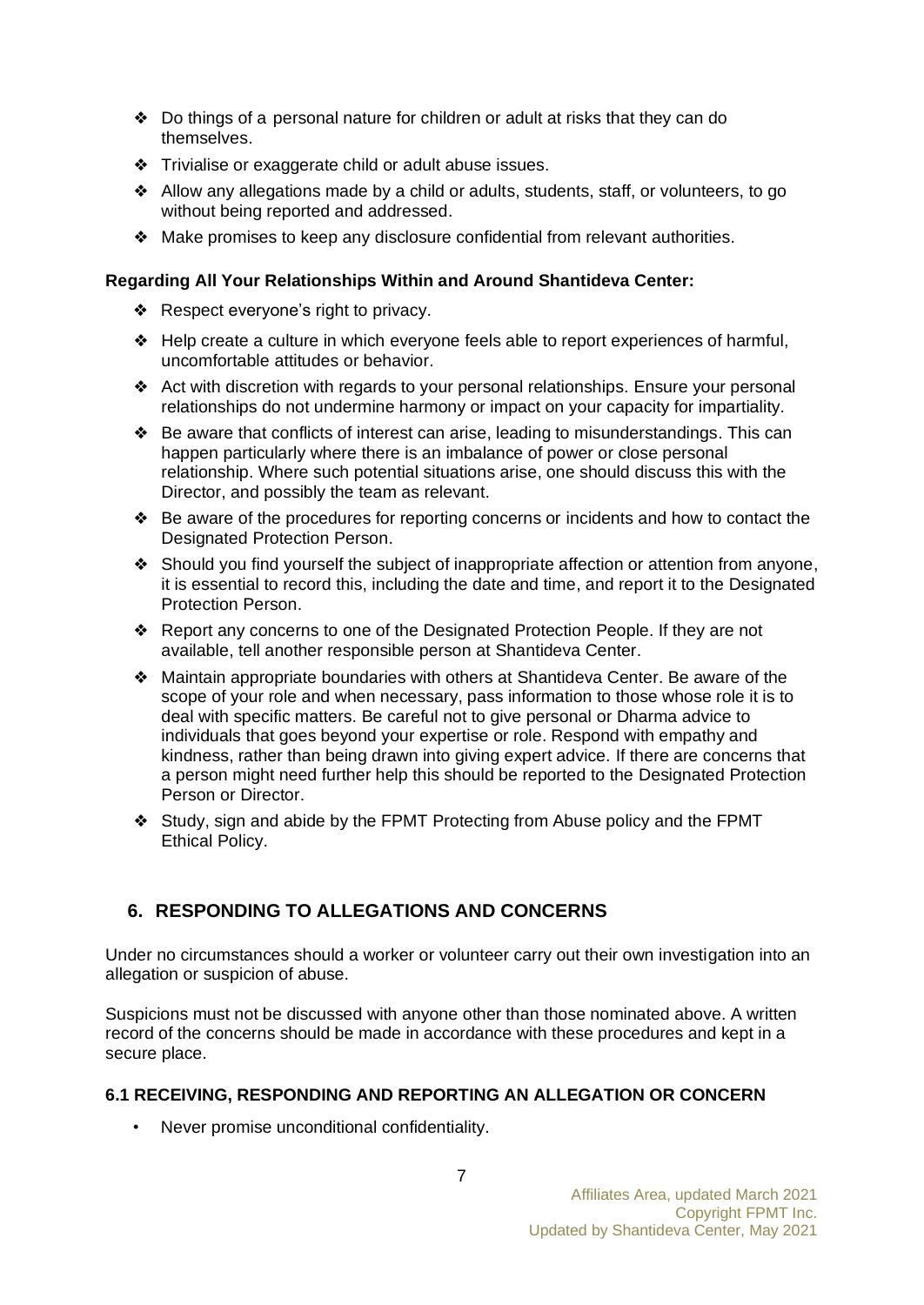- Explain that if the person expressing the concern may have been abused or be at risk of abuse you may need to tell someone. Explain the role of the Designated Protection Person.
- Listen very carefully.
- Only ask questions to clarify your understanding.
- Do not ask searching questions this could compromise a future investigation.
- Offer reassurance and thank the person for telling you.
- Tell the person you will try to get them the help they need.
- Explain what you will do, e.g. tell the Designated Protection Person.

## **6.2 ALLEGATIONS AGAINST WORKERS**

If an allegation is made against a worker (whether a volunteer or paid member of staff) whilst following the procedure outlined above, this must be reported immediately to the Designated Protection Person (unless they are the subject of the allegation) and the Director (unless they are the subject of the allegation).

All allegations or concerns regarding the director, spiritual program coordinator, and resident and/or registered teacher/s must be reported to the Center Services or Teacher Services director as appropriate at International Office (as explained in 4.2 above), and to the local FPMT regional and/or national coordinator.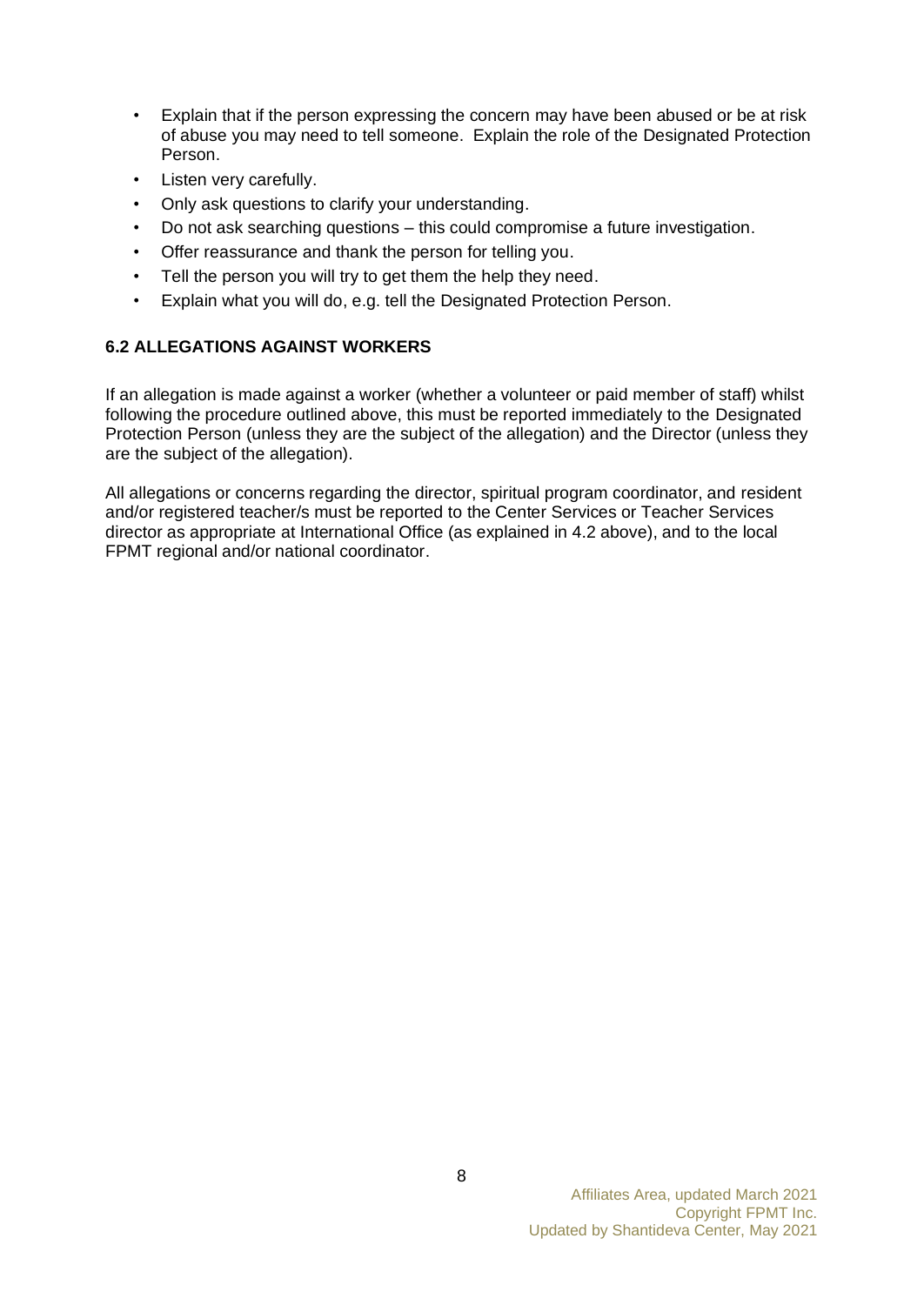#### **6.3 PROCEDURES FLOW-CHARTS**

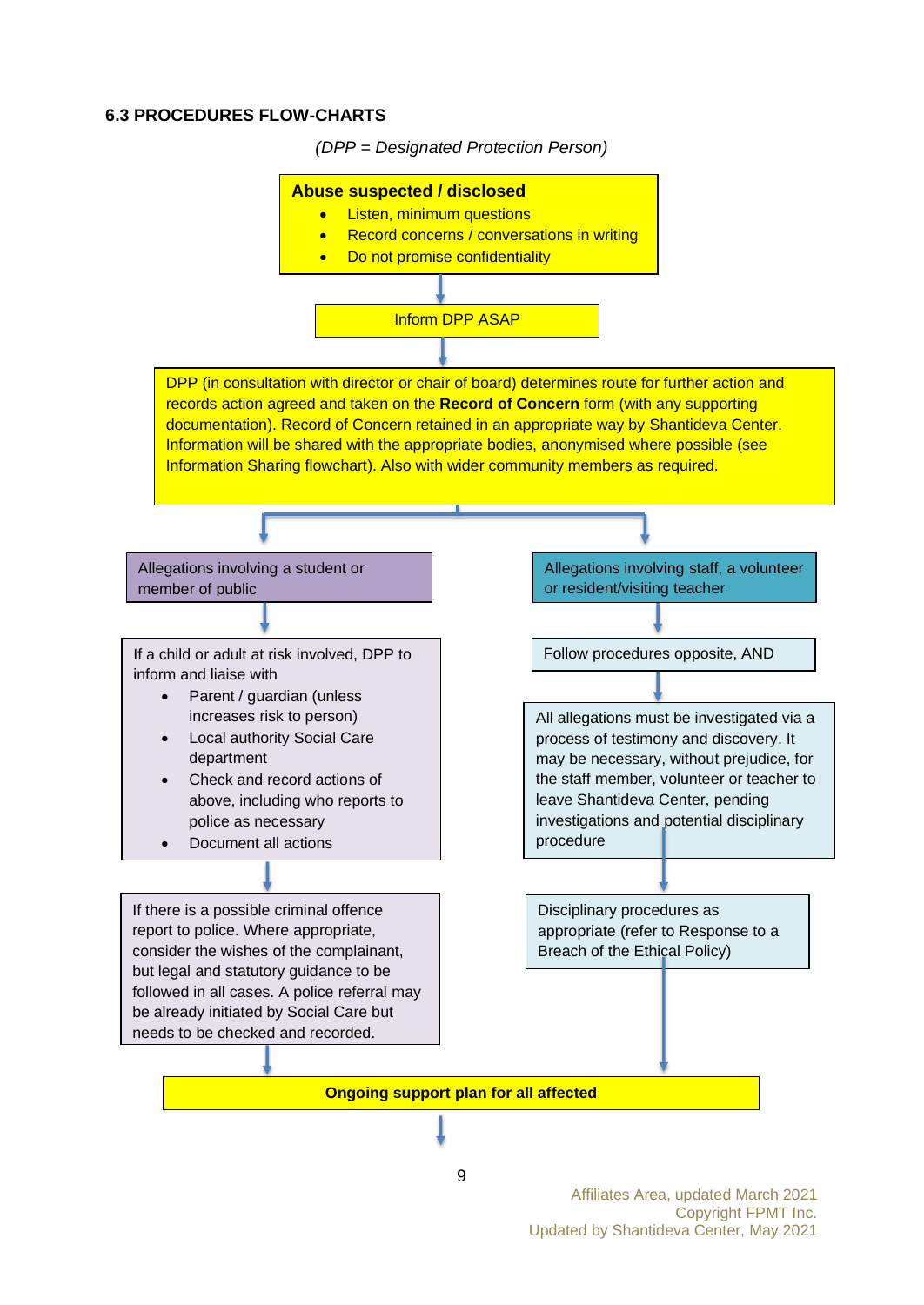**Review of policy and/or procedures; implications for future by team and board**

#### **INFORMATION SHARING DURING / FOLLOWING AN INVESTIGATION**

**DPP shares information as soon as possible in conjunction with Director**

- If it is the Director who is the subject of the allegation, this responsibility passes to the Chair of Board.
- Action is taken to fulfil legal and statutory requirements and to protect anyone who may be at risk of being harmed.

#### **Board**

Anonymised information given to enable the board to fulfil their safeguarding responsibilities as required by law.

Board must also manage and minimize the risk of further incidents happening as far as this is reasonably possible, by supporting any necessary changes to policies, procedures and work practices.

Inform Insurance company if required.

**Chair of the board, FPMT regional/ national coordinator, and IOF (see 4.2)** if the director, SPC, a board member or teacher is the subject of the allegation.

**Director, FPMT regional/national coordinator, and Center Services director** if the chair of the board is the subject of the allegation.

**IMI Director** if an allegation is made about an ordained Sangha member.

**Consider what is important and appropriate to share with the wider center/ FPMT community.**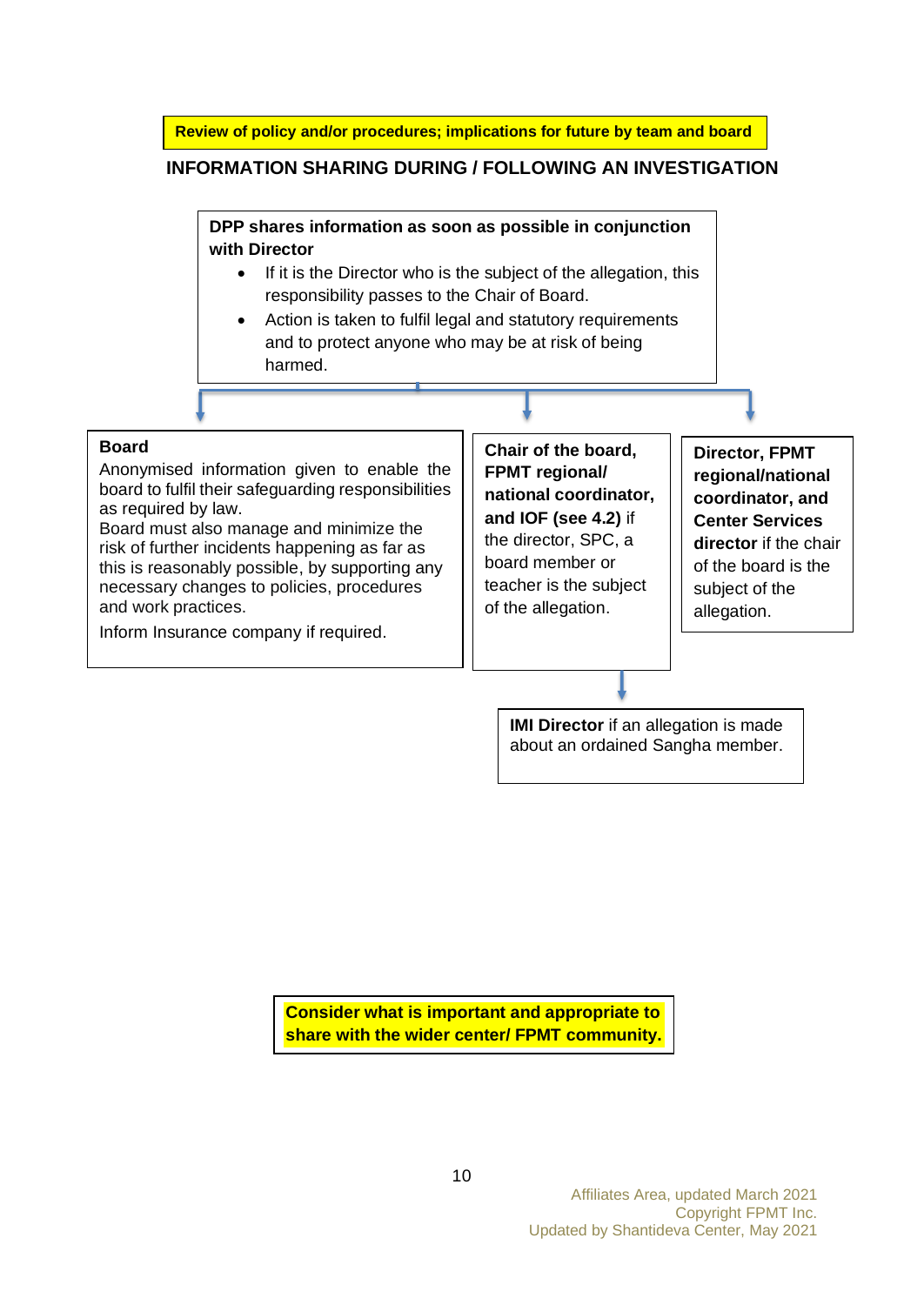## **7. CARE AND SUPPORT**

Shantideva Center is committed to offering care and support, working with statutory agencies as appropriate, to all those who have been affected by abuse who have contact with or are part of the Shantideva Center. This may include the alleged victim and the alleged perpetrator. Support may be needed for the wider community also.

## **7.1 GUIDING PRINCIPLES**

- Prioritize the wellbeing and safety of all who reside, visit or come into contact with Shantideva Center.
- Never promise to keep anything reported confidential. It should be explained at the outset that any disclosure will be shared internally or with external agencies as required. However, the person's privacy will be respected as much as possible.
- For the purposes of recording, it is important to listen. Questions should be kept to the minimum necessary to understand what is being alleged, and leading questions avoided. *(The use of leading questions can cause problems for any subsequent investigation and court proceedings.)*
- All those involved should take great care in reaching conclusions and making decisions. Regarding sharing information within the center, confidentiality and privacy of all the individuals concerned should be protected as appropriate and feasible. When the process is complete, consideration should be given to what is appropriately shared with the wider Shantideva Center community.
- Whatever action you may have to take, and even if the authorities are involved, don't lose sight of the person or persons at the center of the concern. Ensure that there is someone to whom they can turn for support after any allegation or investigation. If they give further information, then go through the process of listening and recording as already described.
- When dealing with adults at risk, their wishes, feelings and mental capacity must be taken into account and people should be supported to make their own decisions and encouraged to give informed consent when possible and safety considerations permit.
- Be aware that although the particular individual that has disclosed abuse may now be safe and protected, it is important to think about the potential risk to others from the alleged perpetrator. If the matter is serious, inform the appropriate agencies as required, and also pass information to those who may need be aware in order to protect others.
- It is important to think carefully how best to maximize everyone's rights to privacy as much as is feasible. There will be people with whom information needs to be shared. In many cases this could be anonymised, and the person's name only be shared with those where this is essential. Consider carefully what is shared by email, particularly bearing in mind data protection considerations, and again anonymise where feasible, or encrypt and password protect documents with names of alleged perpetrators and those who have been harmed.
- Shantideva Center needs to make clear decisions to promote the wellbeing and safety of all they come into contact with. However, it is important to maintain equanimity towards all those involved in any allegation and at the same time ensure robust safeguarding procedures. Respect and compassion need to be shown to both the person harmed and the alleged perpetrator, and where appropriate and feasible, care and support given.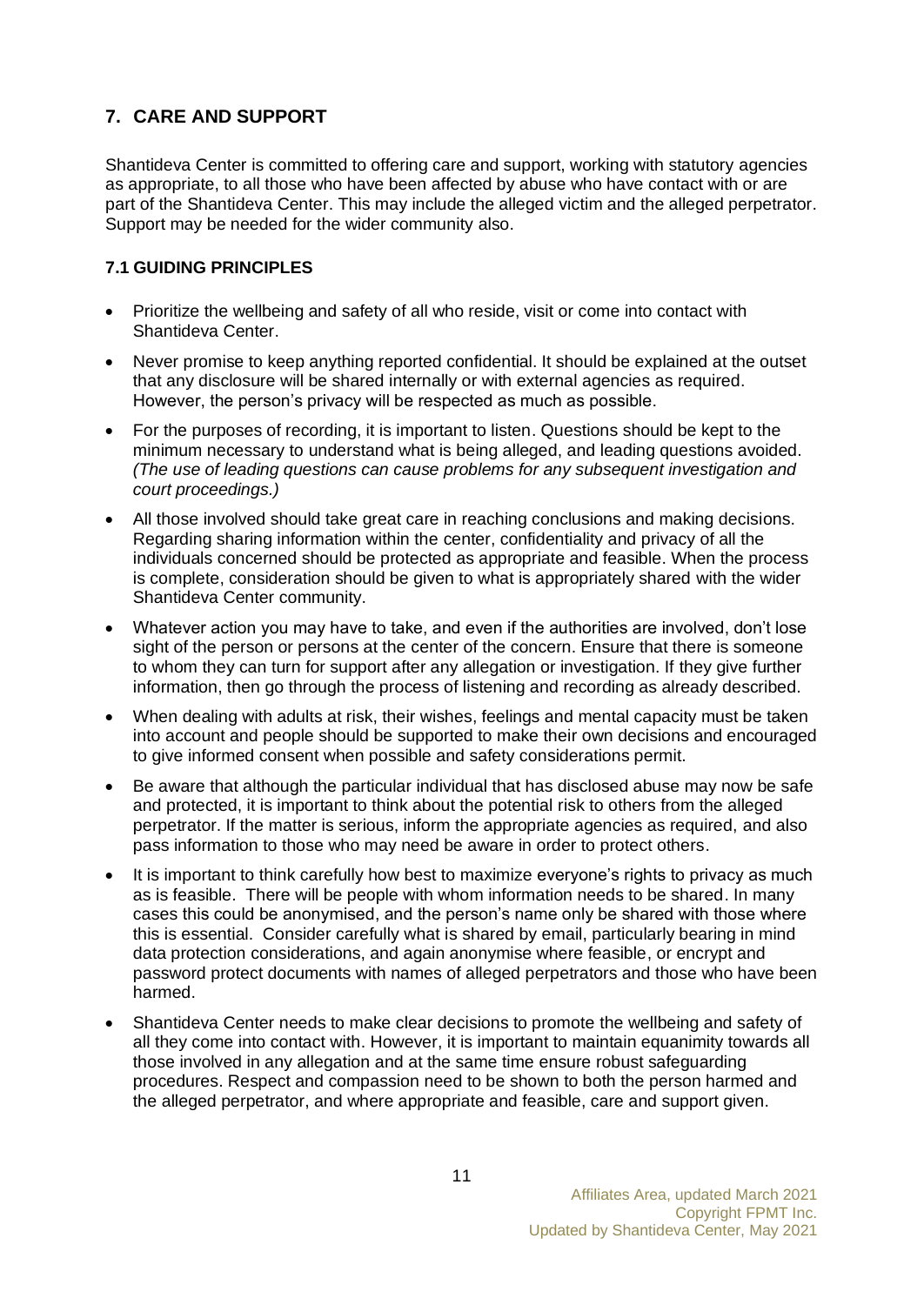## **8. CONTACT INFORMATION**

## **8.1 SHANTIDEVA CENTER CONTACT DETAILS**

• **Designated Protection Person (DPP)** 

Leilani-Kali Rivers: [leilani@shantidevanyc.org](mailto:leilani@shantidevanyc.org) or [board@shantidevanyc.org](mailto:board@shantidevanyc.org) Center phone number: (917) 909-0410

- **Board Chair (Designated Protection Person, DPP)** Jennifer Kim: [jennifer@shantidevanyc.org](mailto:jennifer@shantidevanyc.org) or [board@shantidevanyc.org](mailto:board@shantidevanyc.org) Center phone number: (917) 909-0410
- **FPMT mandated contacts**:
	- Regional and/or national coordinator [\(fpmtnorthamerica@gmail.com\)](mailto:fpmtnorthamerica@gmail.com)
	- FPMT Center Services director [\(centerservices@fpmt.org\)](mailto:centerservices@fpmt.org)
	- FPMT Teacher Services director [\(francois@fpmt.org\)](mailto:francois@fpmt.org)
	- IMI director [\(director@imisangha.org\)](mailto:director@imisangha.org)

## **8.2 LOCAL CONTACTS FOR REPORTING ABUSE IF NECESSARY**

- POLICE CONTACT INFORMATION
	- o 78th Precinct
	- o 65 6th Ave, Brooklyn, NY 11217
	- o Phone: (718) 636-6411

## **9. ADDITIONAL INFORMATION AND RESOURCES**

## **9.1 FPMT POLICIES AND GUIDELINES**

Ensure **FPMT Policies and guidelines** are available, understood and followed.

## **9.2 RESOURCES**

• Thirtyone: eight <https://thirtyoneeight.org/>

Thirtyone:eight is a UK based safeguarding charity, which is consulted by churches and other organisations. They also advise other faith groups and a wide variety of statutory and third sector organisations with safeguarding concerns. They have a 24-hour advice helpline and also offer training and other resources.

• An Olive Branch [www.an-olive-branch.org](http://www.an-olive-branch.org/)

A USA based organization formed in 2011 as a project of the Zen Center of Pittsburgh. Growing out of the need for greater understanding and reduction of ethical misconduct on the part of religious leaders, they provide services to organisations in conflict after a teacher has been accused of misconduct. In the USA they promote understanding and healing and work to strengthen organisations' boards and policies to reduce the likelihood of future misconduct. They also have some information and resources available on their website.

## **10. RECORD OF CONCERN**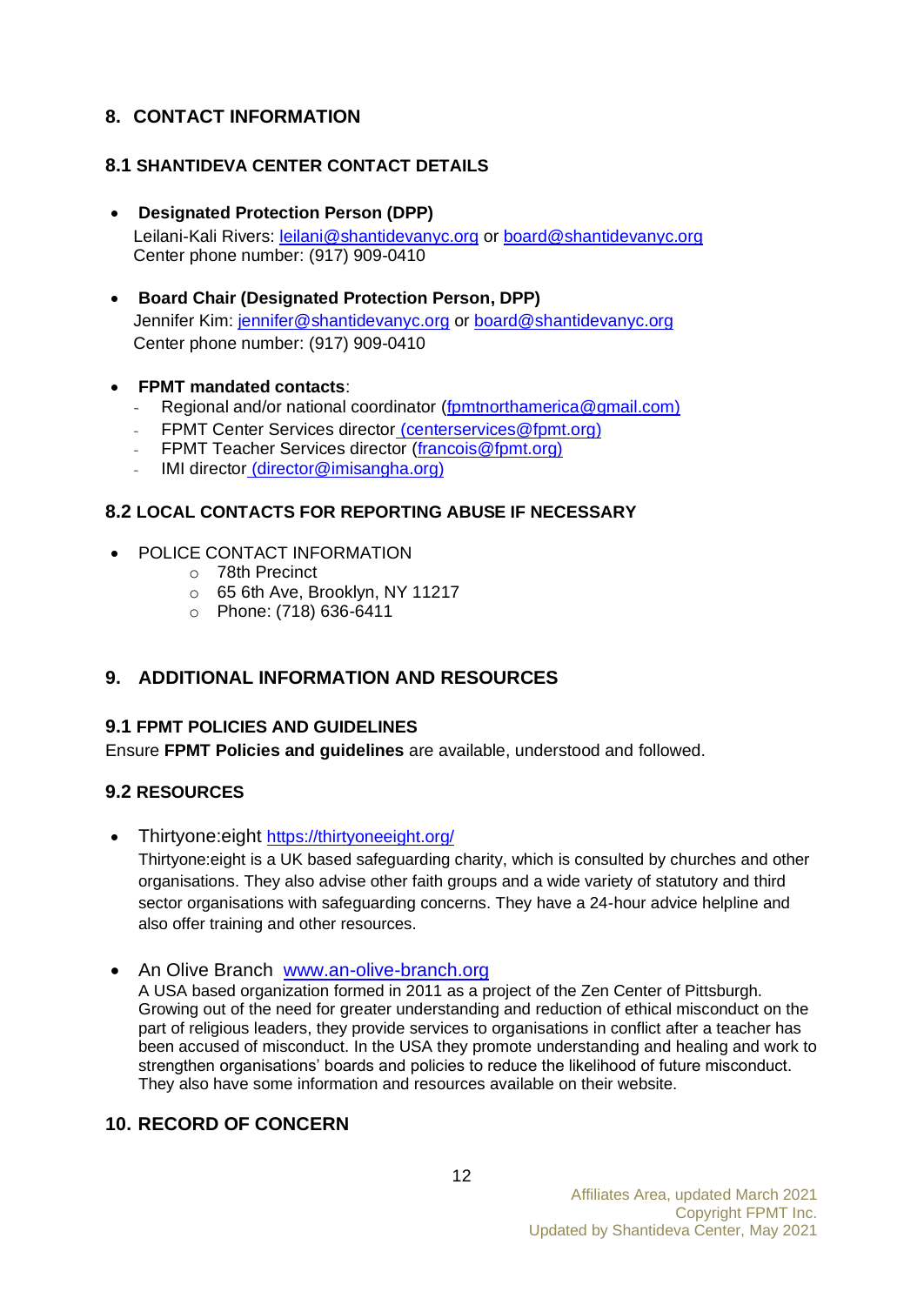| Name of the<br>subject of the<br>report             |  |
|-----------------------------------------------------|--|
| <b>Contact</b><br>information                       |  |
| <b>Person initiating</b><br>concern                 |  |
| Concern or<br>incident<br>(information<br>received) |  |
| Date, time and<br>location                          |  |
| Any relevant<br>additional<br>information           |  |

# *Strictly Private and Confidential*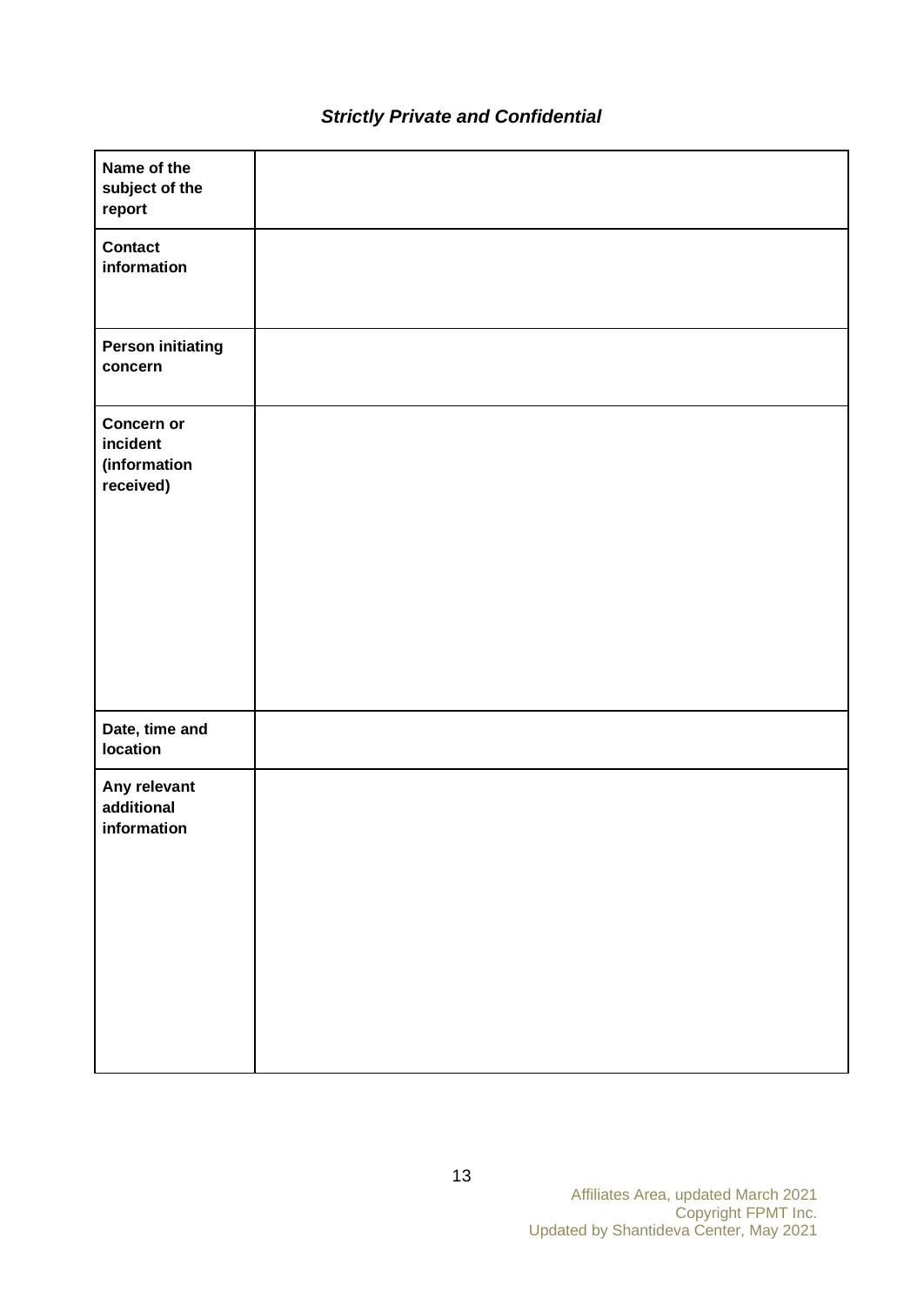| <b>Action taken</b><br>immediately (to be<br>completed by<br><b>Designated</b><br><b>Protection Person</b><br>to whom the report<br>was made) |  |
|-----------------------------------------------------------------------------------------------------------------------------------------------|--|
| Follow-up plan (by                                                                                                                            |  |
| both designated<br>protection people                                                                                                          |  |
| including the<br>director)                                                                                                                    |  |
|                                                                                                                                               |  |
|                                                                                                                                               |  |
|                                                                                                                                               |  |
|                                                                                                                                               |  |
|                                                                                                                                               |  |
|                                                                                                                                               |  |
| State clearly if<br>other agencies and                                                                                                        |  |
| <b>FPMT individuals</b><br>were required to be                                                                                                |  |
| contacted and<br>when this was                                                                                                                |  |
| done                                                                                                                                          |  |
| Name: [print]                                                                                                                                 |  |
| Signature:                                                                                                                                    |  |
| Date:                                                                                                                                         |  |
|                                                                                                                                               |  |

One copy to be retained confidentially by Shantideva Center: duration according to legal advice.